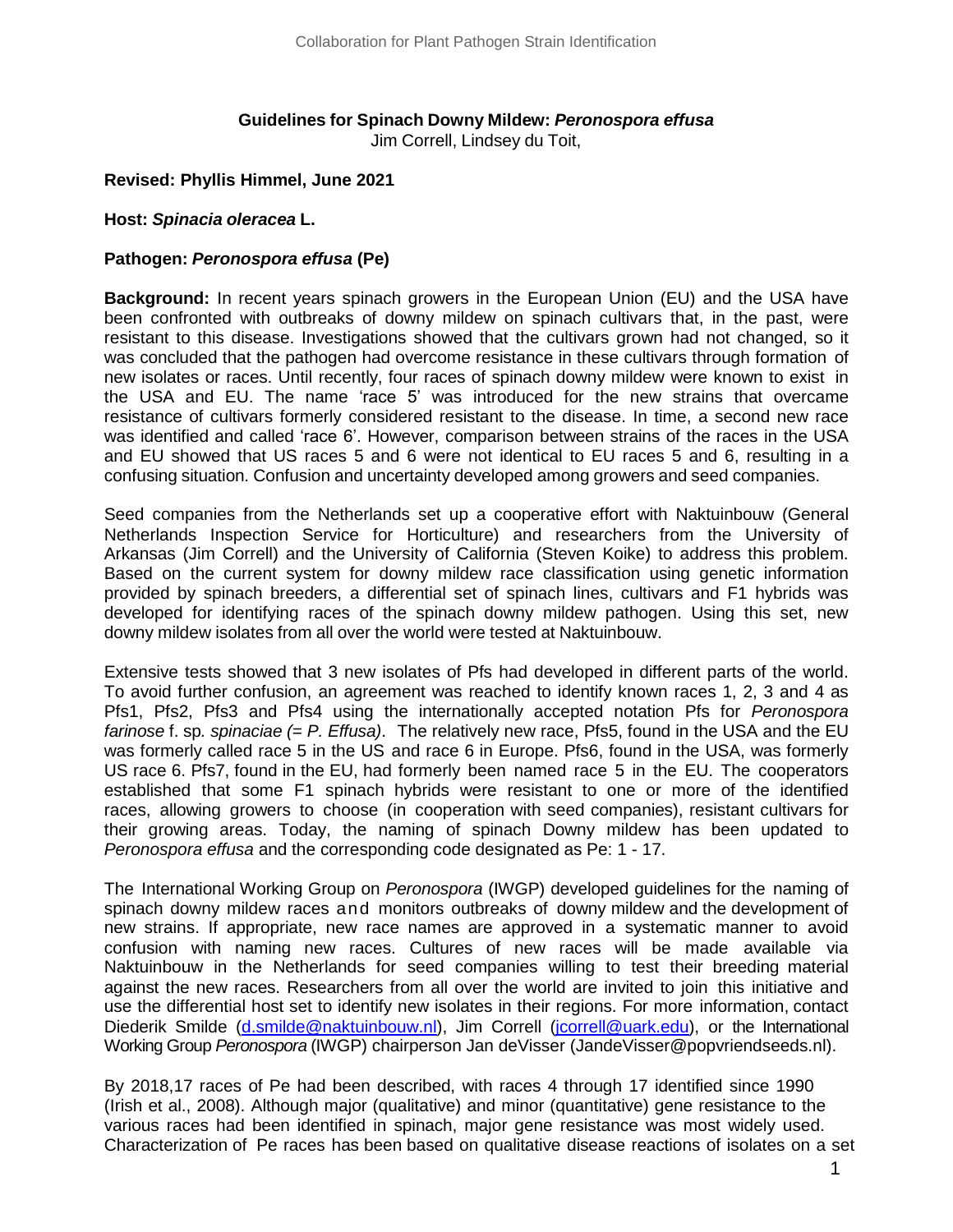of host differentials. The previous set of spinach differentials (see **Table 1**) included commercial hybrids as well as open-pollinated cultivars and breeding lines. However, the nature of some of the differential hosts has been problematic as seeds of hybrids are produced using proprietary inbred lines, which may become unavailable when companies stop producing particular hybrids. As a result, a project was initiated at the University of Arkansas to develop open-pollinated, nearisogenic lines (NILs) with single resistance loci in a common susceptible genetic background for race identification of *Pe* (Irish et al., 2008). These NILs have been used to elucidate the genetic basis of resistance, develop molecular markers linked to resistance loci and have been used to develop a new set of differentials (**Table 2**).

In 2021, two new races of *P. effusa* were published by the IWGP on the basis of a worldwide evaluation of isolates from growers' fields and trap nurseries. Isolate SP1924 found in Europe, is denominated as race Pe: 18. Isolate UA202001E, found in the USA, is denominated as race Pe: 19. As seen in **Table 2**, Race Pe: 18 is able to infect the differentials NIL2, 3, 4, 5, Pigeon, Caladonia, and Meerkat. Pe: 18 has been found in the US in 2015 to 2018, not in 2019 and 2020. And in Europe it has been found more often in the last 3 years. Race Pe: 19 is able to infect the differentials NIL1, 2, 4, 5, 6, Pigeon, Meerkat and Hydrus. Pe: 19 has been reported only from the USA until now. Both races pose a significant threat to the spinach industry in all parts of the world, and resistance to these new races is important.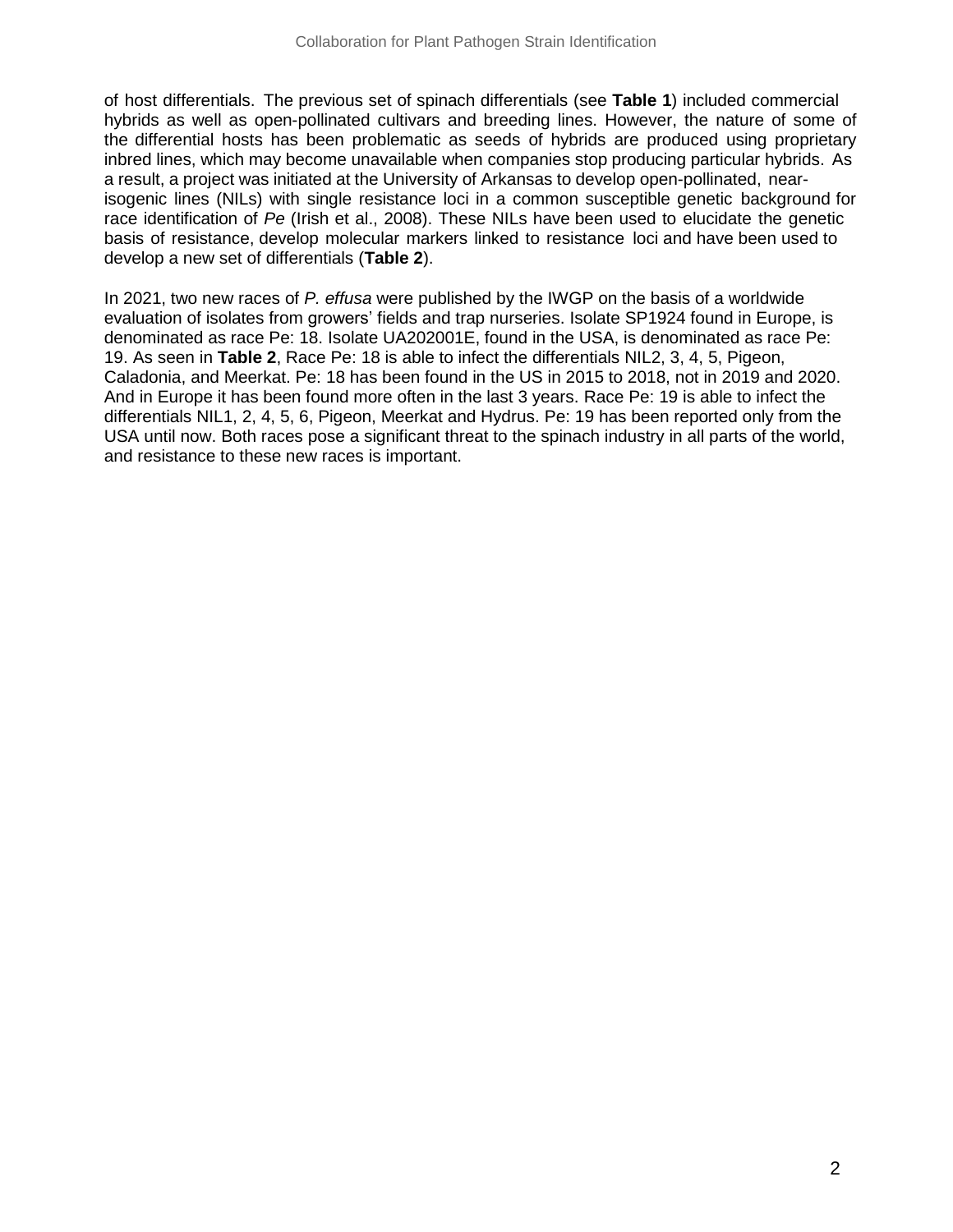#### **Table 1. Disease reactions of commercial spinach differentials for determining the race identification of isolates of the spinach downy mildew pathogen,** *Peronospora effusa*

|                    |       |           | 3              | 4         | 5                        | 6                        |           | 8         | 9     | 10        | 11                       | 12        | 13             | 14                       | 15        | 16        | 17        |
|--------------------|-------|-----------|----------------|-----------|--------------------------|--------------------------|-----------|-----------|-------|-----------|--------------------------|-----------|----------------|--------------------------|-----------|-----------|-----------|
| Viroflay           | $\pm$ | $\ddot{}$ | $+$            | $+$       | $\ddot{}$                | $+$                      | $\ddot{}$ | $\ddot{}$ | $\pm$ | $+$       | $\ddot{}$                | $\ddot{}$ | $\ddot{}$      | $\ddot{}$                |           | $\pm$     | $\ddot{}$ |
| <b>Resistoflay</b> |       |           | $\pm$          | $\ddot{}$ | $\ddot{}$                | $\ddot{}$                | ÷         | +         | ÷.    |           |                          | $\ddot{}$ |                | $\pm$                    |           |           |           |
| Califlay           | -     | $\ddot{}$ | $\blacksquare$ | $\ddot{}$ | $\blacksquare$           | $+$                      | $+$       |           | н.    | $\ddot{}$ | $\overline{\phantom{0}}$ | ٠         | $\ddot{}$      |                          | $+$       |           |           |
| <b>Clermont</b>    |       |           |                |           | $+$                      | $+$                      | $+$       | $+$       | $+$   | $+$       | $+$                      | $\ddot{}$ | $+$            | $\pm$                    |           | $\pm$     | +         |
| Boeing $#$         |       |           |                |           | $\overline{\phantom{0}}$ | $\overline{\phantom{a}}$ | $\sim$    | $+$       | н.    | $+$       | $\tilde{\phantom{a}}$    | $\ddot{}$ | $\blacksquare$ | $\ddot{}$                |           |           |           |
| Lion               |       |           |                |           |                          |                          |           |           | ٠.    | $+$       | $\overline{\phantom{a}}$ | ۰         | $\blacksquare$ |                          |           |           |           |
| Lazio              |       |           |                |           |                          |                          |           |           |       |           | $+$                      | $\ddot{}$ | $+$            | $\ddot{}$                |           |           | $\ddot{}$ |
| <b>Whale</b>       |       |           |                | ( - )     | $\blacksquare$           | $(-)$                    | $(-)$     | ٠         |       | $+$       | $\blacksquare$           | $\ddot{}$ | $\ddot{}$      | $\overline{\phantom{0}}$ | $\ddot{}$ |           |           |
| <b>Pigeon</b>      |       |           |                |           |                          | -                        |           |           |       |           |                          |           |                | ÷.                       |           | $\ddot{}$ |           |
| Caladonia          |       |           |                |           |                          |                          |           |           |       |           |                          |           |                |                          | $+$       |           |           |
| <b>Meerkat</b>     |       |           |                |           |                          |                          |           |           |       |           |                          |           |                |                          |           | $\pm$     | $(\cdot)$ |
| <b>Hydrus</b>      |       |           |                |           |                          |                          |           |           |       |           |                          |           |                |                          |           |           |           |

## **Race of** *Peronospora effusa*

<sup>1</sup>Races of the downy mildew pathogen as of June 2018.<br>  $\frac{H}{l}$  The differential respects of Booing to these know

- The differential response of Boeing to these known races of Pfs is the same as that of avenger, the name assigned to this cultivar in the USA.
- + = Susceptible reaction = sporulation observed on cotyledons in the differential seedling test.
- $-$  = Resistant reaction = no sporulation observed on cotyledons in the differential seedling test. (-) = Reduced level of infection, often referred to as field resistance = sparse sporulation on the

tips of cotyledons in the differential seedling test.

 $+/-$  = Variability in the number of resistant and susceptible plants observed. nt = Not (yet) tested.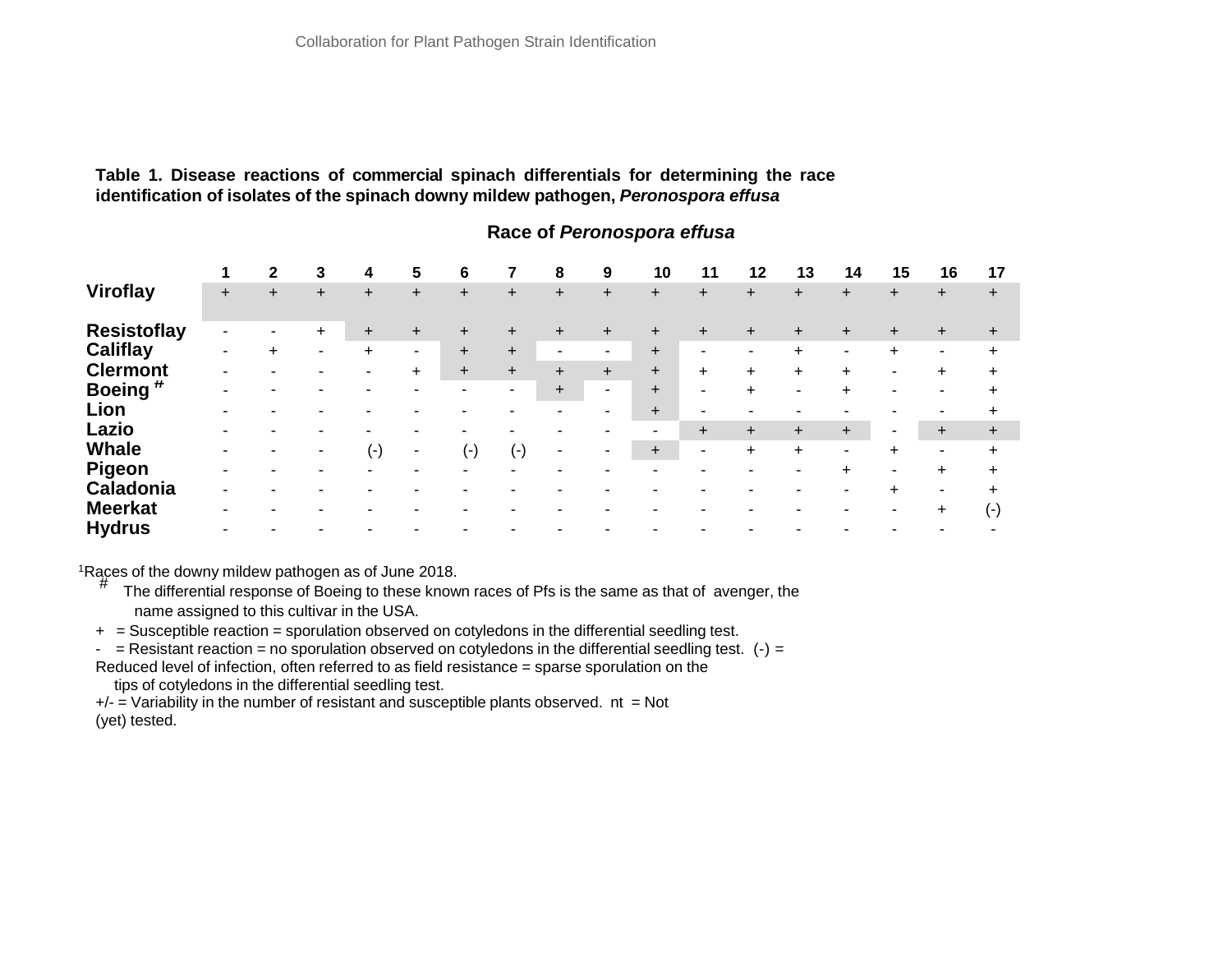**Table 2.** Disease reactions of commercial and NIL spinach differentials for determining the race identification of isolates of the spinach downy mildew pathogen, Peronospora farinosa f. sp. spinaciae.

| <b>Differential</b> | $\mathbf 1$ | $\overline{2}$ | 3              | $\overline{\mathbf{4}}$ | 5                   | 6                                    | 7                             | 9              | 10             | 11                   | <b>12</b>      |
|---------------------|-------------|----------------|----------------|-------------------------|---------------------|--------------------------------------|-------------------------------|----------------|----------------|----------------------|----------------|
| Race                | Viroflay    | 5<br>$\equiv$  | S<br>$\equiv$  | 4<br>$\equiv$           | $\circ$<br>$\equiv$ | $\overline{\phantom{0}}$<br>$\equiv$ | $\mathbf{\Omega}$<br>$\equiv$ | Pigeon         | Caladonia      | <b>Meerkat</b>       | Hydrus         |
| Pe: 1               | $\ddot{}$   | $\blacksquare$ | $\blacksquare$ | $\blacksquare$          | $\blacksquare$      | $\blacksquare$                       | $\blacksquare$                | $\blacksquare$ | $\blacksquare$ | $\blacksquare$       | $\blacksquare$ |
| <b>Pe: 2</b>        | $\ddot{}$   | $\blacksquare$ | $\ddot{}$      | $\blacksquare$          | $\ddot{}$           | $\blacksquare$                       | $\blacksquare$                | $\blacksquare$ | $\blacksquare$ | $\blacksquare$       | $\blacksquare$ |
| Pe: 12              | $\ddot{}$   | $\ddot{}$      | $\blacksquare$ | $\ddot{}$               | ÷                   | $\ddot{}$                            | ÷                             | $\blacksquare$ | $\blacksquare$ | $\blacksquare$       | $\blacksquare$ |
| Pe: 13              | $\ddot{}$   | $\ddot{}$      | $\ddot{}$      | $\ddot{}$               | $\overline{(-)}$    | $\blacksquare$                       | $\ddot{}$                     | $\blacksquare$ | $\blacksquare$ | $\blacksquare$       | $\blacksquare$ |
| Pe: 14              | $\ddot{}$   | $\ddot{}$      | $\blacksquare$ | $\ddot{}$               | $\ddot{}$           | $\ddot{}$                            | $\ddot{}$                     | ÷              | $\blacksquare$ | $\blacksquare$       | $\blacksquare$ |
| Pe: 15              | $\ddot{}$   | $\ddot{}$      | $\ddot{}$      | $\blacksquare$          | $\blacksquare$      | $\blacksquare$                       | $\blacksquare$                | $\blacksquare$ | $\ddot{}$      | $\blacksquare$       | $\blacksquare$ |
| Pe: 16              | $\ddot{}$   | $\ddot{}$      | $\blacksquare$ | $\ddot{}$               | $\blacksquare$      | $\blacksquare$                       | $\ddot{}$                     | ÷              | $\blacksquare$ | $\ddot{}$            | $\blacksquare$ |
| Pe: 17              | $\ddot{}$   | $\ddot{}$      | $\ddot{}$      | ÷                       | $\ddot{}$           | $\ddot{}$                            | $\ddot{}$                     | $\ddot{}$      | $\ddot{}$      | $\overline{(\cdot)}$ | $\blacksquare$ |
| Pe: 18              | $\ddot{}$   | ÷              | $\ddot{}$      | $\ddot{}$               | $\blacksquare$      | $\blacksquare$                       | ÷                             | $\ddot{}$      | ÷              | $+$                  | $\blacksquare$ |
| Pe: 19              | $\ddot{}$   | $\ddot{}$      | $\blacksquare$ | ÷                       | $\ddot{}$           | $\ddot{}$                            | $\ddot{}$                     | $\ddot{}$      | $\blacksquare$ | $\ddot{}$            | $\ddot{}$      |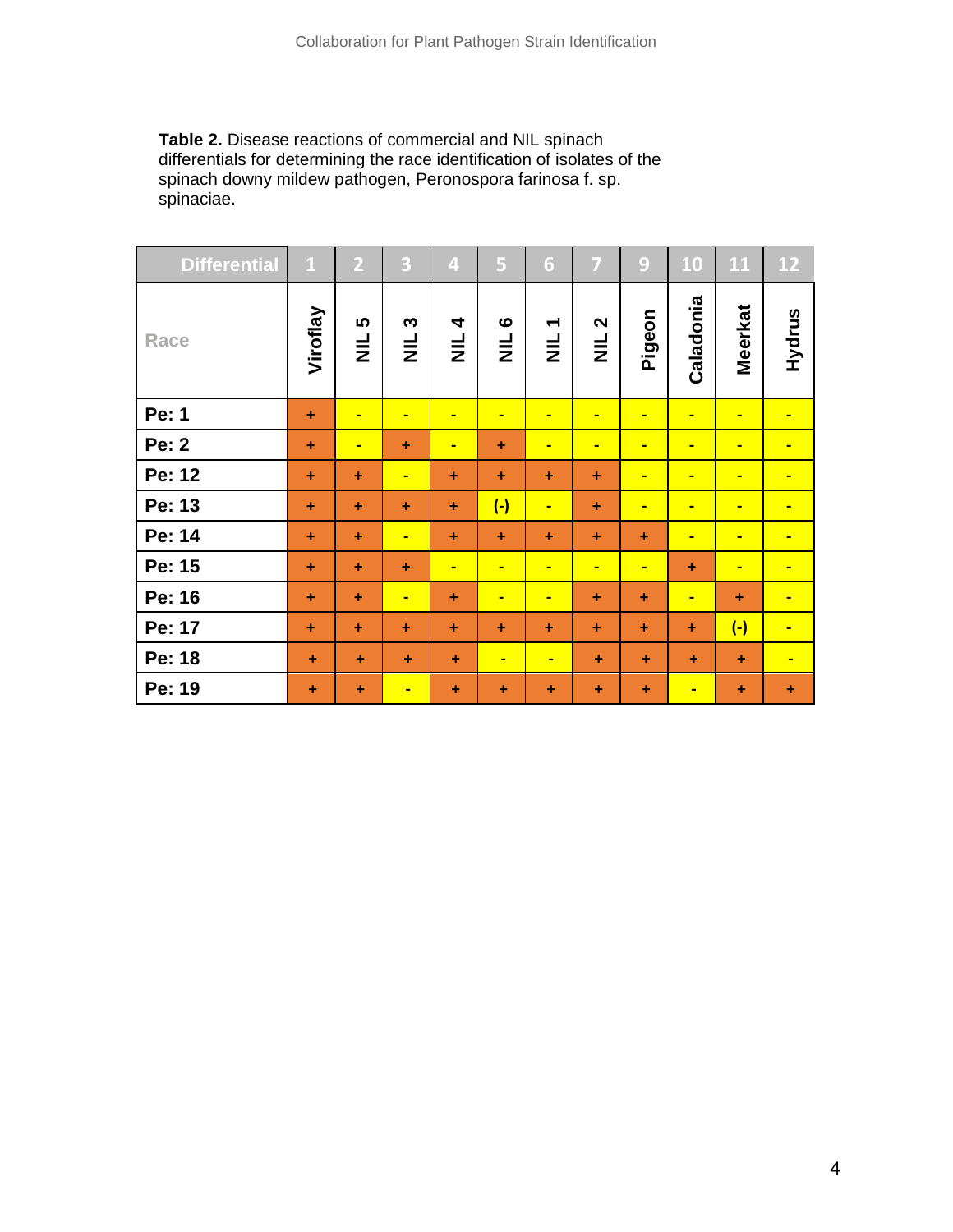The following is a summary protocol for screening for disease resistance to the downy mildew pathogen. More detailed accounts of the protocol have been published (see references below).

Others have effectively used a similar protocol with minor differences in temperature, number of days for incubation, plant age, etc.

Spinach is typically planted in a commercial potting mix in 100 cm x 50 cm flats. Twelve differentials (see **Table 1 & 2** for the spinach differentials currently used, and reactions of these differentials to the known races of Pe) are grown per tray with approximately 15 plants of a given differential per row. Plants grown under fluorescent lights are fertilized once a week after seedling emergence with Peter's commercial fertilizer (13-13-13). Seedlings are inoculated with a sporangial suspension (2.5 x 10<sup>5</sup> sporangia/ml) of the appropriate isolate of the pathogen at the first true-leaf stage, when the true leaves are approximately 2 cm long (**Figure 1**). Inoculum is applied using an air- brush paint sprayer with compressed air (**Figure 2**). Between 10 and 20 ml of inoculum is used to inoculate approximately 150 seedlings per flat.





**Figure 2.** Inoculating seedlings of spinach differential cultivars with *Peronospora effusa* using an airbrush paint sprayer with

compressed air. **Figure 1.** Seedlings of spinach differential cultivars ready for inoculation with an isolate of the downy mildew pathogen, *Peronospora effusa*.

The inoculated plants are placed in a dew chamber maintained at  $18\text{-}20^{\circ}\text{C}$  with 100% relative humidity for a 24 h period. The plants are then moved to a growth chamber maintained at 18-  $20^{\circ}$ C with a 12 h photoperiod for 6 days. After the 6 days, the plants are returned to the dew chamber for 24 h to induce sporulation of Pe, and the seedlings are scored for reaction to the inoculated isolate.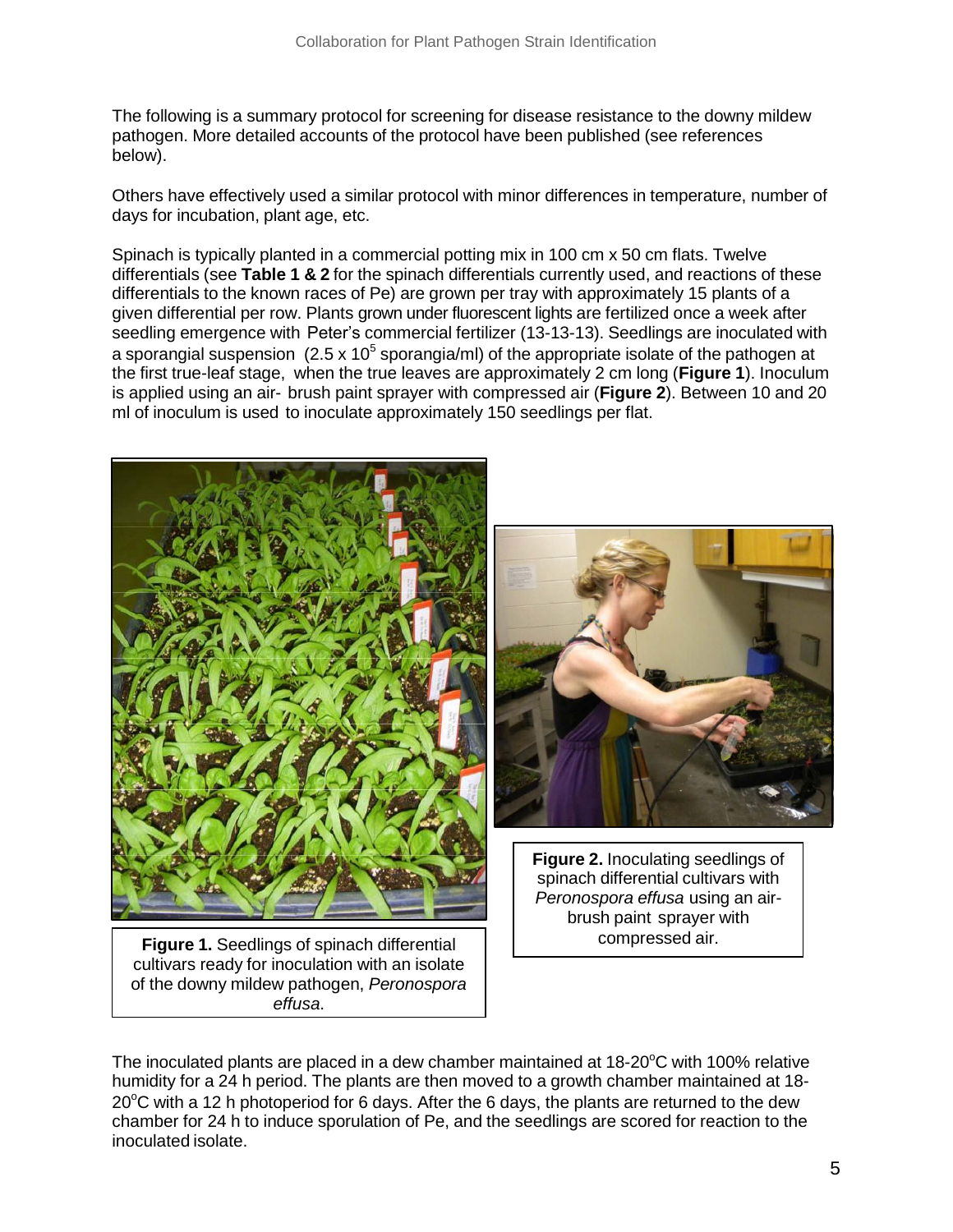Plants are scored as resistant or susceptible based on symptoms of chlorosis (**Figure 3**) and sporulation of the downy mildew pathogen on the cotyledons (**Figure 4**) and true leaves (**Figure 5**). Plants exhibiting any evidence of chlorosis and sporulation are considered susceptible. In a reliable test, a resistant line will have >95% of the plants resistant to the isolate, and the susceptible differential (Viroflay) will have >95% susceptible plants in the test.



**Figure 3.** Chlorosis on a cotyledon of a spinach seedling inoculated with an isolate of *Peronospora effusa*.



a cotyledon of an inoculated spinach seedling, representing a susceptible reaction to that race of the pathogen.

a true leaf of an inoculated spinach seedling, representing a susceptible reaction to that race of the pathogen.

## **Pitfalls and trouble-shooting**

1. When examining field isolates of Pe, samples should be kept cool ( $<20^{\circ}$ C) in containers or in bags with high humidity but no free moisture. The spores should be washed off the plants into cold water and the water kept cold until the spore suspension is sprayed onto spinach plants.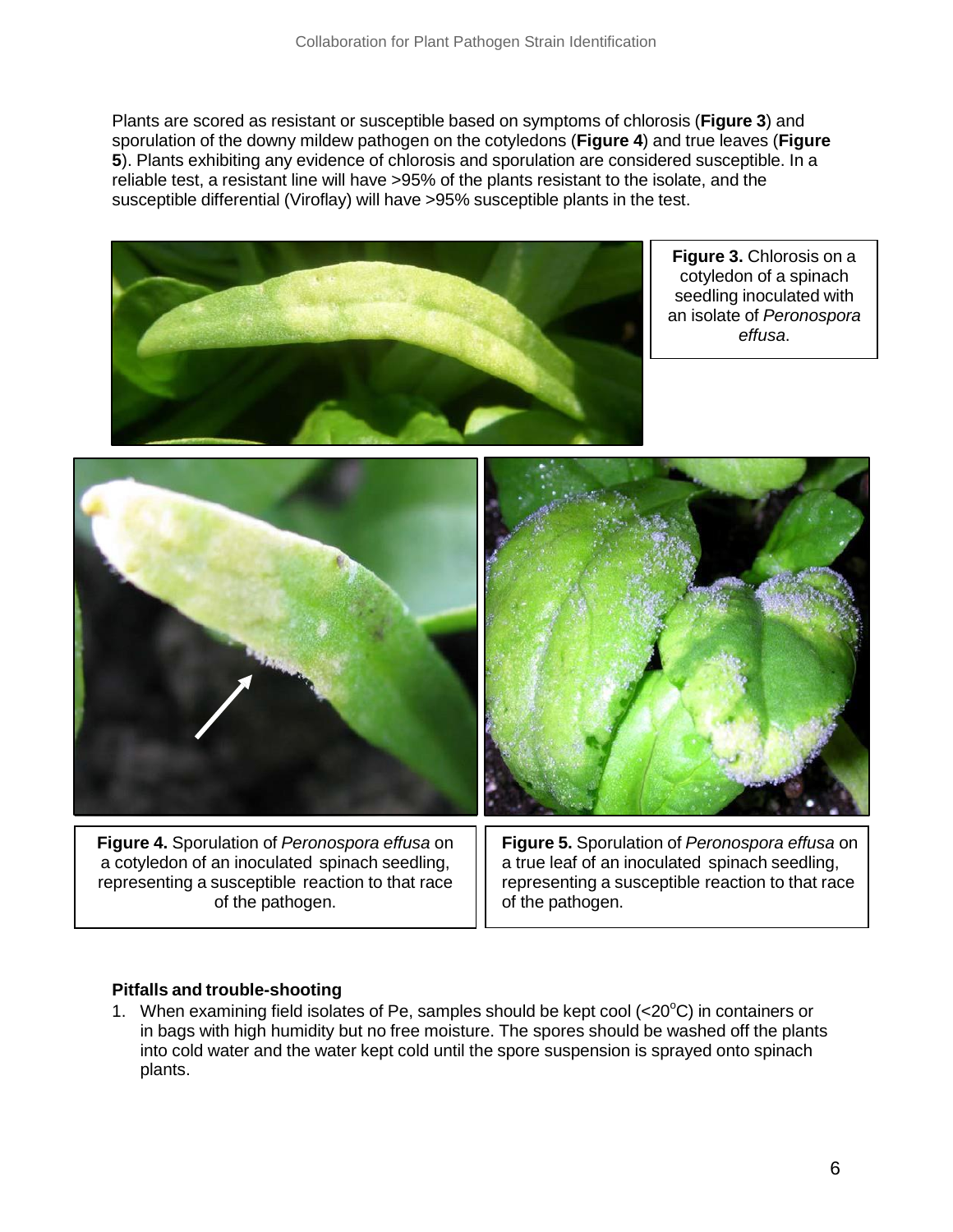2. When inoculating an isolate of Pe, the inoculum should be sprayed onto the surface of one or two water agar plates. The lids should be replaced and the plates incubated in the dew chamber along with the inoculated plants. Spore germination should be checked using a microscope after 24 h (**Figure 6**). If the Pe isolate is viable, 10 to 50% of the spores should have germinated within 24 h.



**Figure 6.** Germinating sporangia of *Peronospora effusa* on a plate of water agar 24 hours after spraying a sporangial suspension onto the agar, as a test of viability of the pathogen isolate.

- 3. Extreme care and very good sterile technique should be used to avoid cross-contamination when working with multiple strains of Pe. Each strain should be handled separately, at a different time, and seedlings inoculated with different strains should be kept in different growth chambers or incubators in different rooms.
- 4. Intermediate levels of infection (>5% but <95%) suggests the isolate being examined may be a mixture of more than one race, or the material being examined may be segregating for resistance.

The UPOV (Union for the Protection of Varieties) in the EU has similar guidelines for characterizing races of Pe and verifying resistance claims of specific spinach cultivars. For details on the UPOV guidelines, contact Diederik Smilde at Naktuinbouw in the Netherlands (see their contact information below).

## **Ordering seeds of spinach differential lines:**

Seeds of each of the differential lines listed in Table 1 can be ordered from the USDA GRIN (Germplasm Resources Information Network). You may search the USDA GRIN database without logging in, but cannot order seeds until you create an account and log in to the database. To set up an account, go to [https://npgsweb.ars-grin.gov/gringlobal/search](https://npgsweb.ars-grin.gov/gringlobal/search.) and select 'New user' at the top of the opening page and follow instructions to create a profile and establish an account.

To order seeds, go to<https://npgsweb.ars-grin.gov/gringlobal/search> and log in to your USDA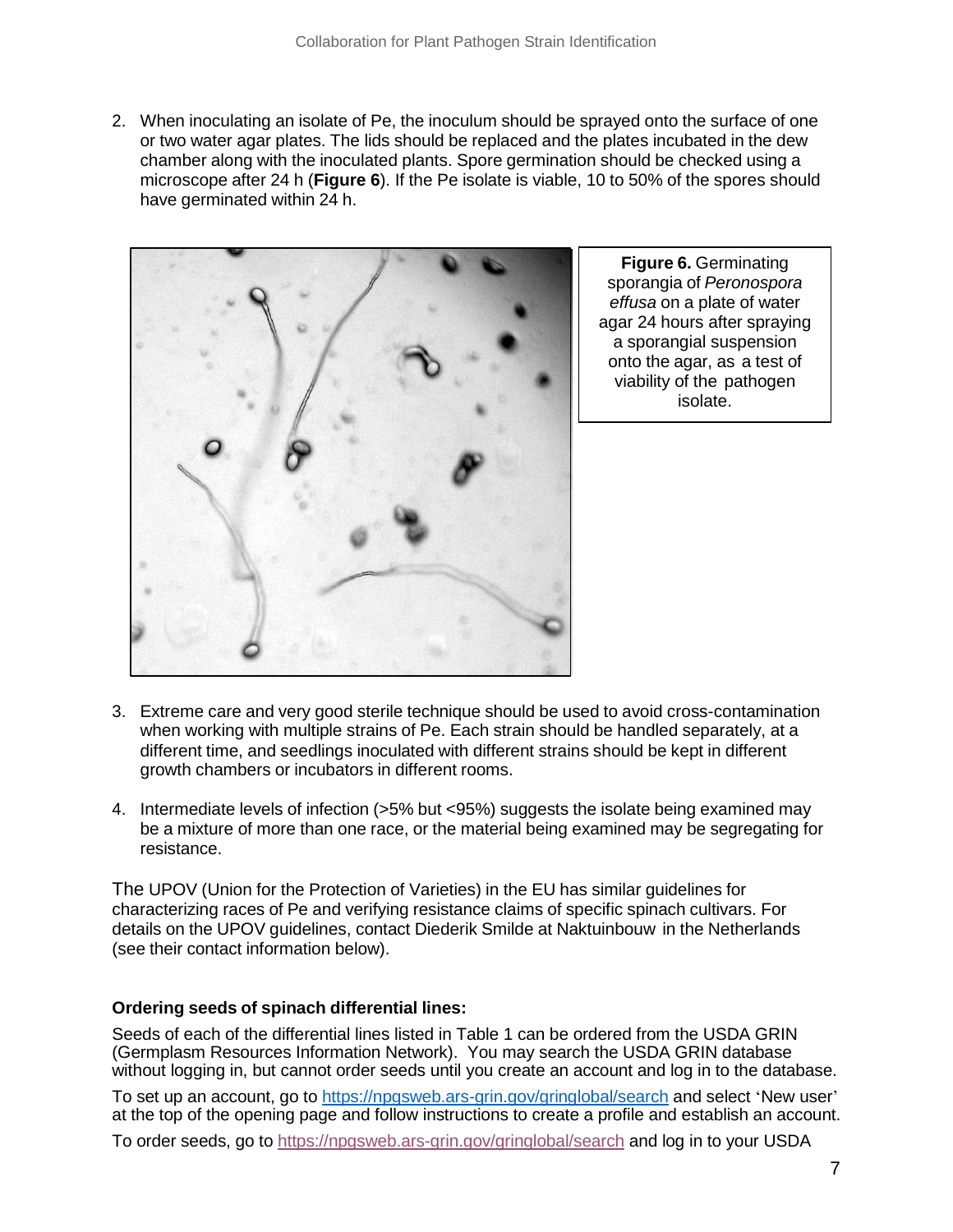GRIN account. Type in 'spinach Downy mildew differentials' in the search window. Select the differential hosts to order. Select the cart button at the top of the page to generate an order form. Select 'submit' to place your order.

A limited supply of seeds per differential can be ordered at no charge, as long as there is adequate seed in supply. The USDA National Plant Germplasm System in which the GRIN database is housed may not always have adequate seed of all the differentials listed to provide a full set of differentials.

**Note:** A limited supply of 50 seeds per differential can be ordered at no charge, as long as there is adequate seed in supply. The NPGS may not always have adequate seed of all the differentials listed above to provide a full set of differentials.

If you have difficulties ordering seeds, contact us at [cppsi@ucdavis.edu](mailto:cppsi@ucdavis.edu) for assistance.

 **Seeds of the spinach NILs and differential lines in Table 2** can be ordered from Dr. Jim Correll [\(jcorrell@uark.edu](mailto:jcorrell@uark.edu) or tel: 479-575-2710).

NOTE 1: A limited supply of 100 seeds per differential can be ordered at no charge, as long as *there is adequate seed in supply.*

**Ordering strains of contemporary US races of** *Peronospora effusa***:** Reference strains of contemporary races of *Peronospora farinosa* f. sp. *spinaciae* known to occur in the US can be ordered from Dr. Jim Correll [\(jcorrell@uark.edu](mailto:jcorrell@uark.edu) or tel: 479-575-2710).

**NOTE 1:** *Please contact Dr. Correll [\(jcorrell@uark.edu](mailto:jcorrell@uark.edu) or tel: 479-575-2710) to determine availability of particular races of interest, and for details on paying for the order. The estimated cost for ordering strains of specific races of P. effusa is \$400 to \$500/strain, depending on the prevalence of the races requested and/or the difficulty of increasing inoculum of the particular strain(s)/race(s) requested.*

**NOTE 2:** *People ordering strains of contemporary US races must provide proof of appropriate USDA APHIS permit for those races. Dr. Correll may not be able to provide cultures of all known races.*

**Feedback:** Please contact us at [www.cppsi.ucdavis.edu](http://www.cppsi.ucdavis.edu/) for inquiries on how to participate and support CPPSI, provide feedback on new strains identified and views on the inoculation protocols, differential hosts, or any related matter is welcomed.

**Liability waiver:** The Collaboration for Plant Pathogen Strain Identification (CPPSI), USDA NPGS/GRIN, APS, ASTA, and all other associated members and participating organizations or companies have done their best to provide information that is up-to-date and published in refereed journals and, therefore, no liability for the use of this information is accepted. The inoculation protocol described in this document has been demonstrated to be effective at identifying races of the spinach downy mildew and resistance traits of spinach cultivars.

## **People/programs with expertise on spinach downy mildew races and host differentials:**

Diederik Smilde Naktuinbouw P.O. Box 40 NL-2370 AA Roelofarendsveen **Netherlands** [www.naktuinbouw.com](http://www.naktuinbouw.com/) Email: [d.smilde@naktuinbouw.nl](mailto:d.smilde@naktuinbouw.nl)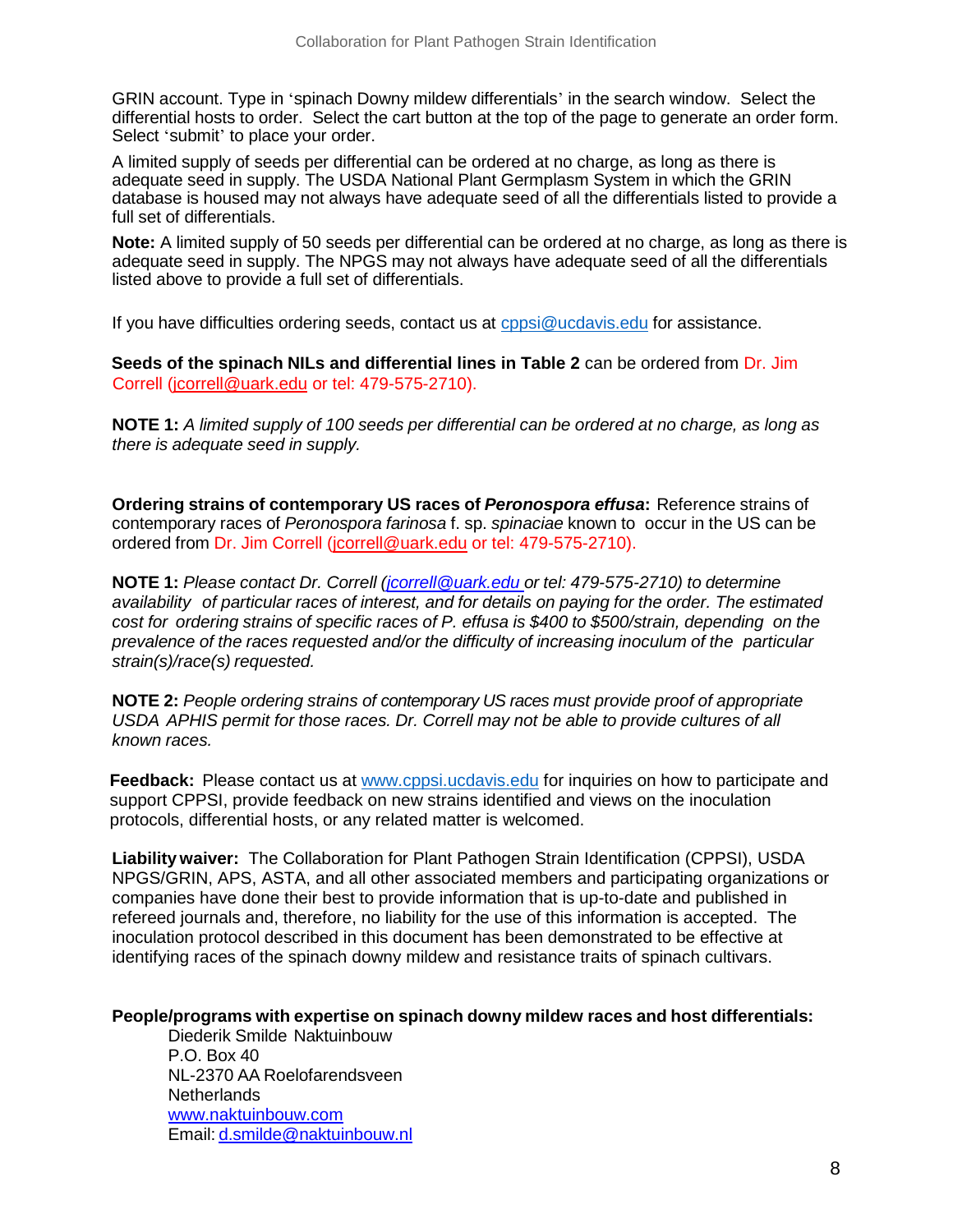Tel (from the USA): (011) 31 (0)71 332 62 13 Fax (from the USA): (011) 31 (0)71 332 63 63

Jim C. Correll

Dept. of Plant Pathology University of Arkansas 316 Plant Science Building Fayetteville, AR 72701 USA Email: [jcorrell@uark.edu](mailto:jcorrell@uark.edu) Tel: (479) 575-2710 Fax: (479) 575-8619

## **Selected literature:**

- 1. Bentley, T. C. 2006. Development of a near-isogenic line, scar marker evaluation, and storage procedure assessment for downy mildew of spinach. M.S. thesis, University of Arkansas, Fayetteville, AR.
- 2. Brandenberger, L. P., Correll, J. C., and Morelock, T. E. 1991. Nomenclature of the downy mildew fungus on spinach. Mycotaxon 41:157-160.
- 3. Brandenberger, L. P., Correll, J. C., Morelock, T. E., and McNew, R. W. 1991. Identification and cultivar reactions to a new race (race 4) of *Peronospora farinosa* f. sp. *spinaciae* on spinach in the United States. Plant Dis. 75:630-634.
- 4. Brandenberger, L. P., Correll, J. C., Morelock, T. E., and McNew, R. W. 1994. Characterization of resistance of spinach to white rust (*Albugo occidentalis*) and downy mildew (*Peronospora farinosa* f. sp. *spinaciae*). Phytopathology 84:431-437.
- 5. Brandenberger, L. P., Morelock, T. E., and Correll, J. C. 1992. Evaluation of spinach germplasm for resistance to a new race (race 4) of *Peronospora farinosa* f. sp. *spinaciae*. HortSci. 27:1118-1119.
- 6. Choi, Y. J., Hong, S. B, and Shin, H. D. 2007. Re-consideration of *Peronospora farinosa* infecting *Spinacia oleraceae* as a distinct species, *Peronospora effusa*. Mycol. Res. 111:381-391
- 7. Correll, J. 2018. Denomination of Pfs: 17, a new race of downy mildew in spinach. Salinas Valley Agriculture. April 16, 2018. http://ucanr.edu/blogs/blogcore/postdetail.cfm?postnum=26906.
- 8. Correll, J. C., Bluhm, B. H., Feng, C., Lamour, K., du Toit, L. J., and Koike, S.T. 2011. Spinach: Better management of downy mildew and white rust through genomics. Europ. J. Plant Pathol. Special Issue (*accepted with revisions*).
- 9. Correll, J. and Koike, S. 2017. Race diversity and the biology of the spinach downy mildew pathogen. CLGRB Annual Report April 1, 2016 to March 31, 2017.
- 10. Correll, J. C., Koike, S. T., Brandenberger, L. P., Black, M. C., and Morelock, T. E. 1990. A new race of downy mildew threatens spinach. Calif. Agric. 44:14-15.
- 11. Correll, J. C., Morelock, T. E., Black, M. C., Koike, S. T., Brandenberger, L. P., and Dainello, F. J. 1994. Economically important diseases of spinach. Plant Dis. 78:653-660.
- 12. Eenink, A. H. 1974. Linkage in *Spinacia oleracea* L. between the locus for resistance to *Peronospora spinaciae* Laub. and the locus for tolerance for cucumber virus 1. Euphytica 23:485-487.
- 13. Eenink, A. H., 1976. Linkage in *Spinacia oleracea* L. of two race-specific genes for resistance to downy mildew *Peronospora farinosa* f. sp. *spinaciae* Byford. Euphytica 25:713- 715.
- 14. Holton, M. 1991. Inheritance of resistance to downy mildew (*Peronospora farinosa* f. sp. *spinaciae*) in spinach (*Spinacia oleracea* L.). Ph.D. dissertation, University of California, Davis, CA.